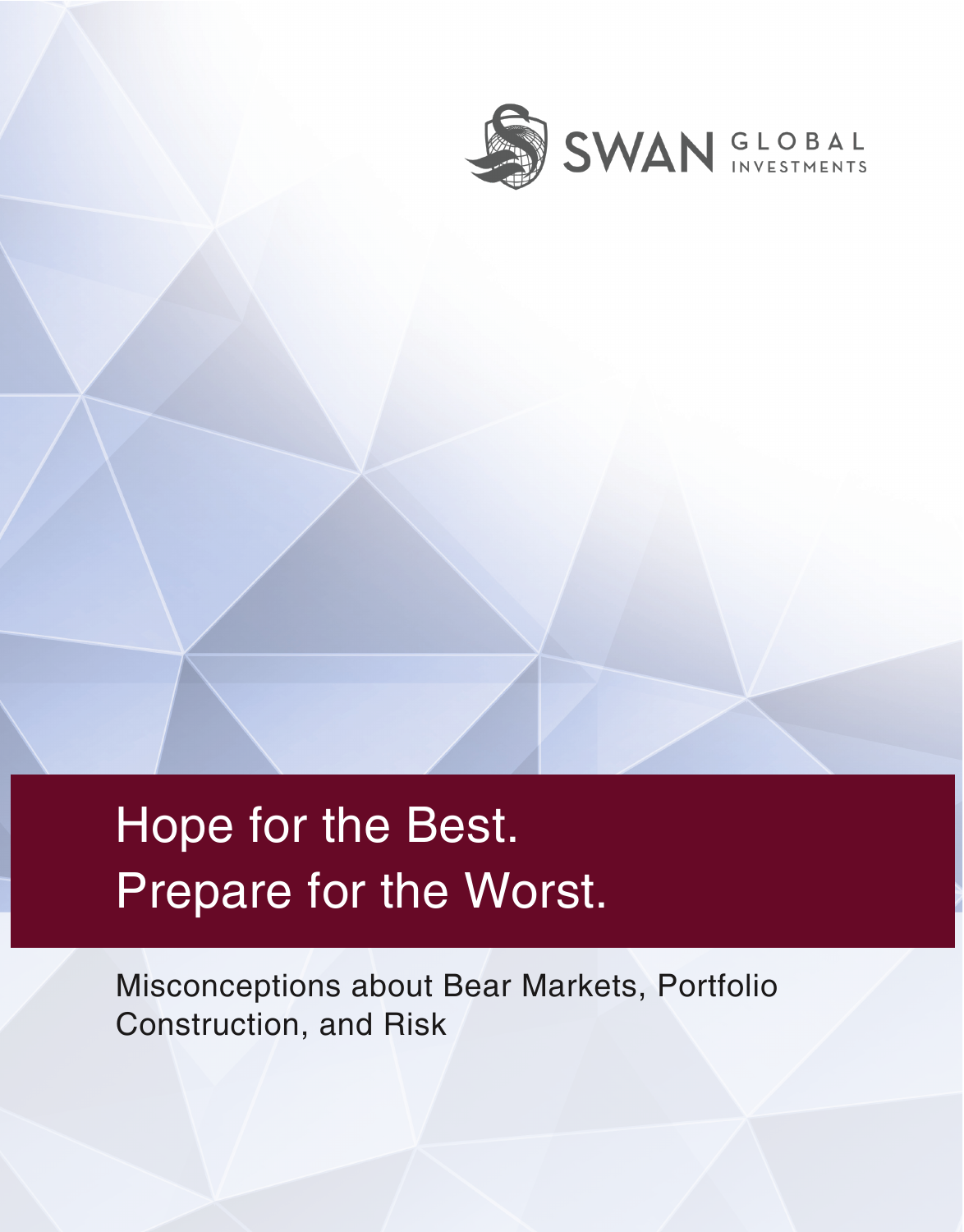COVID-19 created a global market crisis, reminding investors that market risk can strike quickly and dramatically. This 'black swan' event triggered economic disruption and accelerated trends in global central bank polices, exacerbating challenges for conventional approaches to portfolio allocation and risk management.

Intelligent, rational investors made some missteps prior to the pandemicinduced crisis that resulted in significant losses of wealth. Similar missteps were made prior to the Great Financial Crisis of 2007-09.

Many of these missteps are a result of popular misconceptions regarding major market events, diversification, and risk. Unfortunately, many of these misconceptions still lay at the foundation of portfolio construction and expectations. The passage of time, however, offers the opportunity to assess what went wrong and how to avoid repeating past mistakes.

Identifying and understanding these misconceptions can help redefine portfolio construction and risk management, so investors can be better prepared for the next major market event.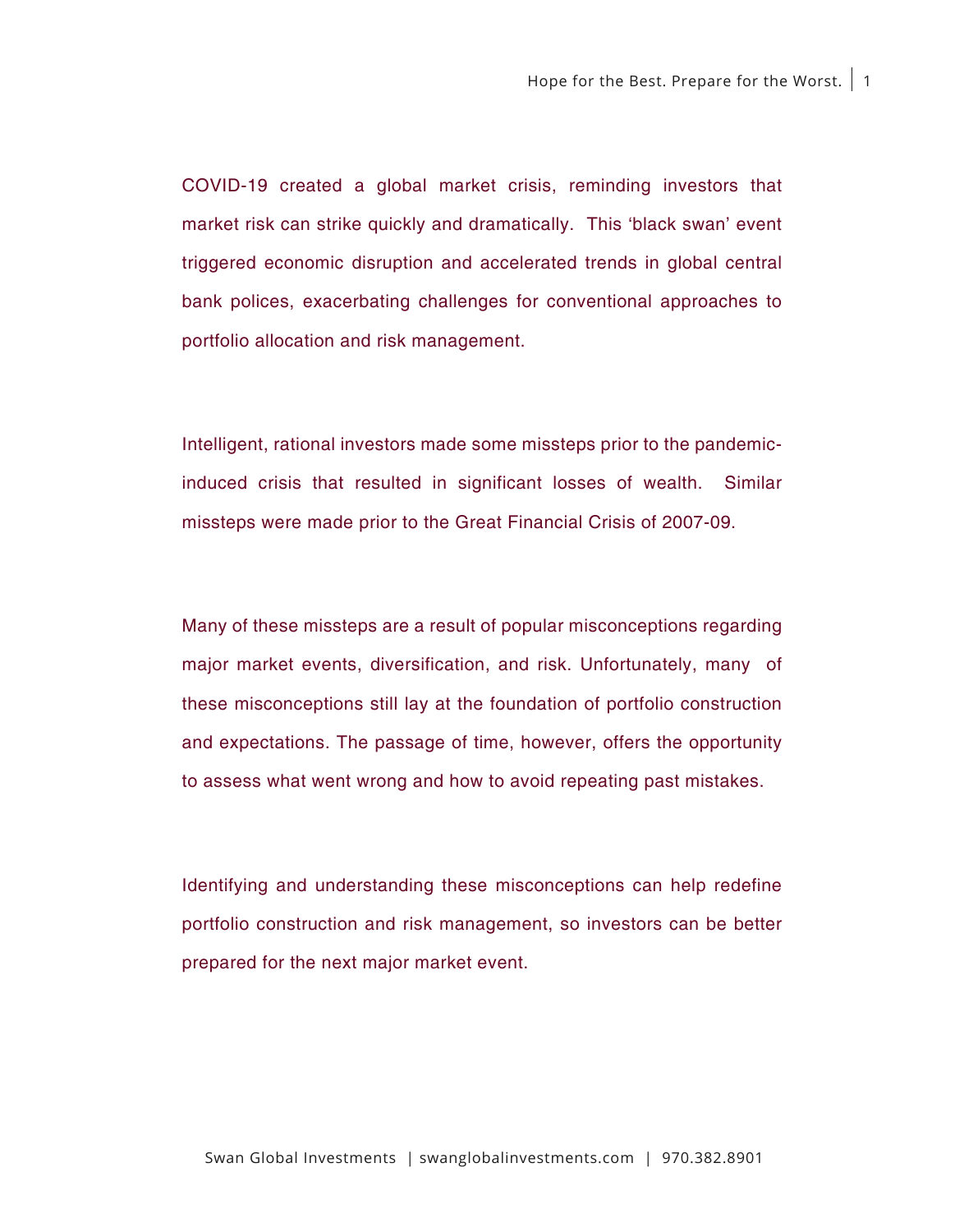### Misconception 1: Black Swans are rare events.

The terms used to describe extreme market events—black swans, hundred-year storms, historic events, et cetera—imply that these types of markets should be few and far between. Unfortunately, the last two decades have seen more than their fair share of crises:



These six significant events occurring in a 14 year period contradict the idea that market meltdowns are rare events.

In fact, since 1929, the S&P 500 data shows that, on average, bear markets:



*Source: Bank of America Merrill Lynch, Global Research, Bloomberg. Returns based on S&P 500*

Referring to these events as black swans make them seem infrequent and encourage investors to believe they are too big to do anything about. While one can't prevent a "meltdown" from happening, investors can, and should, still seek better ways to limit the potential damage to their portfolios.

Extreme market stress events and bear markets (drops in market value of 20% or more) are a natural part of investing and indicative of a healthy market; to assume contractions are "once-in-a-lifetime" situations or, worse, that they won't happen, can be detrimental to financial plans since it only takes exposure to one major loss to undo years of compounded gains.

Prolonged bull markets with periods of low volatility can create risk complacency and even risk amnesia. Market corrections or spikes in volatility often shake investors out of complacency, igniting fear of what they may have temporarily forgotten—markets can and will go down.

While investors are happy with the gains they receive in those extreme upside movements, no one wants to participate in the extreme downside movements.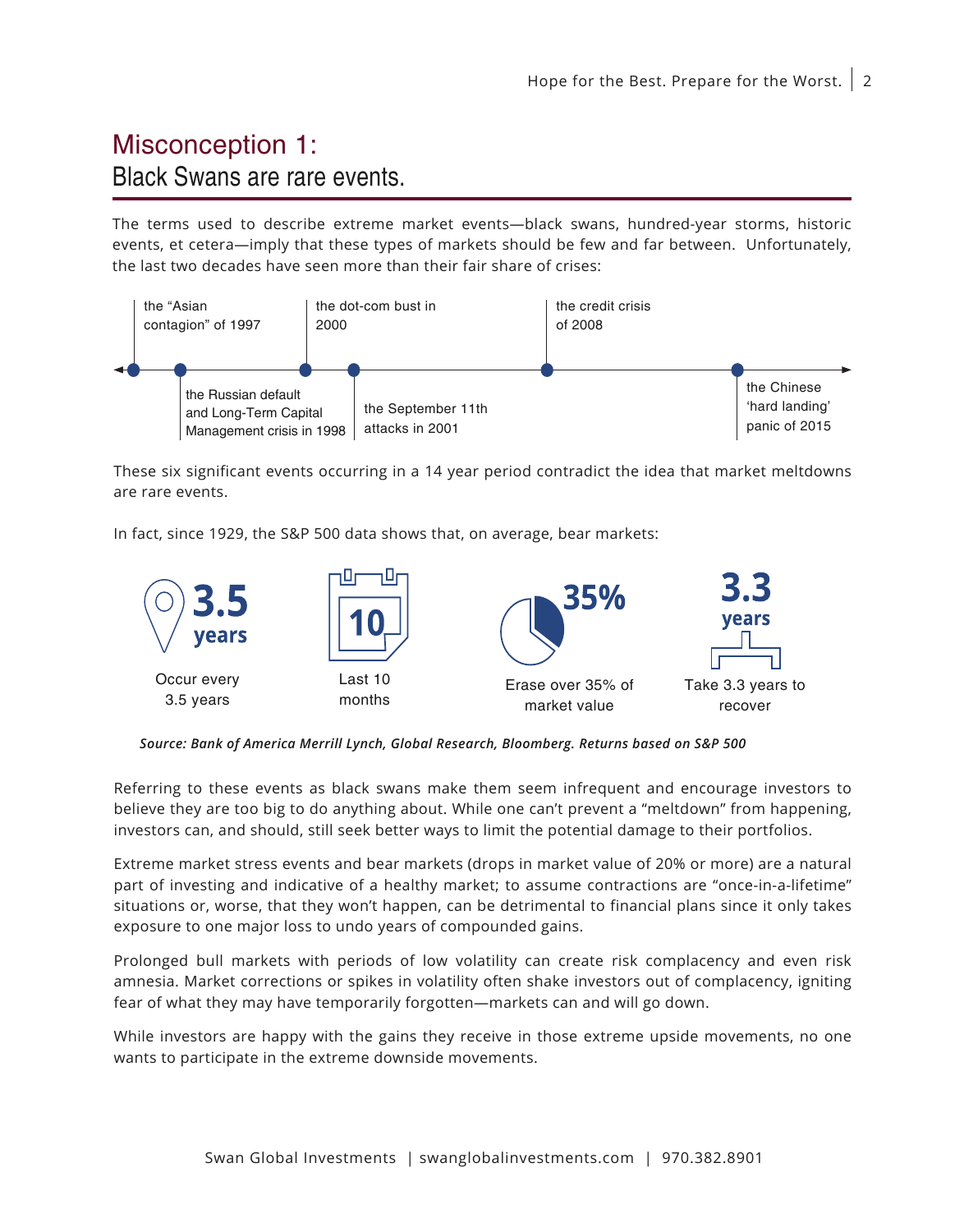### Misconception 2: I can see a bear market coming and get out before it hits.

In theory, getting out of the market before it takes a turn for the worst is a great way to preserve capital and avoid losses. The success of stock picking and market timing to avoid losses depends on being in the right place at the right time every single time, over and over, year after year, across a portfolio of investments, in various market environments.

The potential for gaining money is every bit as great at the potential for losing money.



#### How Much Did Active Managers Lose in the Financial Crisis?

While active managers were able to shield investors from the worst, one could argue they didn't protect enough. Market timing and stock picking are difficult, nearly impossible, to successfully and consistently execute over a long period of time. Market timing can create an uncertain investing experience that makes it difficult to plan for the future.

The markets are unpredictable, and it's easy to get caught up in "patterns" and analysis that claim revelations of a coming bear or correction that turns out to be wrong. And when this approach goes wrong, it can go very wrong.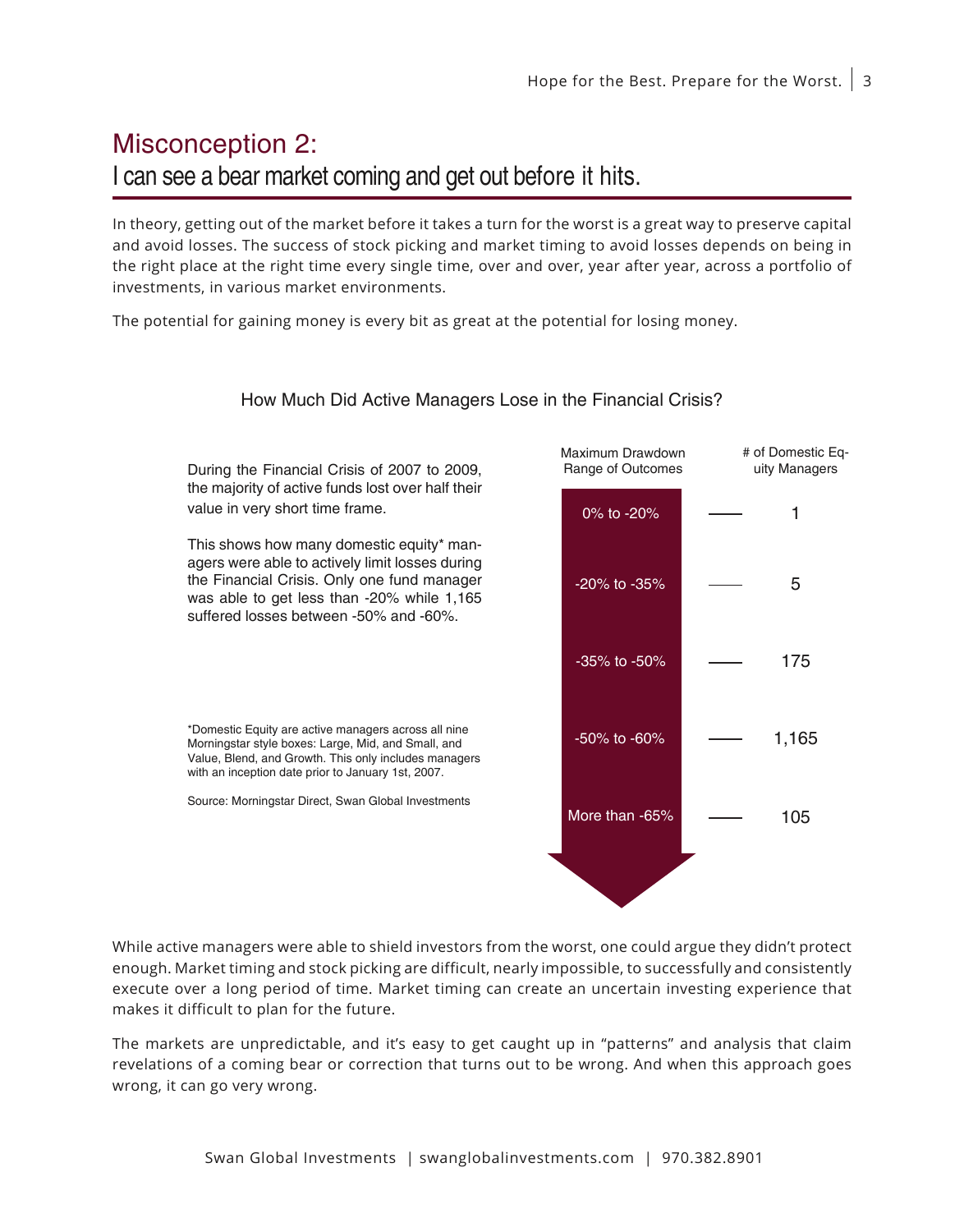# Misconception 3: Historical relationships will continue in the future.

One of the reasons diversifying across various asset classes is strategy heavily employed by the industry is because they believe that the historical relationships between asset classes will continue to happen in the future.

However, as markets go down in times of major stress, correlations go up, as seen with previous "black swans." Even investors who moved into other asset classes like international stocks, emerging market stocks, high yield bonds, real estate, and commodities saw those investments plunge in lock-step with their US equity investments during the 2008 crisis.

When diversification was needed most, the correlations spiked. The two tables below display how correlations shifted from their long-term averages during the crisis of 2008:

|                                  |         | $\mathcal{P}$ | 3    | 4       | 5       | 6       |
|----------------------------------|---------|---------------|------|---------|---------|---------|
| 1) Russell 3000                  | 1.00    | 0.62          | 0.61 | 0.52    | 0.41    | $-0.08$ |
| 2) MSCI EAFE Index               | 0.62    | 1.00          | 0.58 | 0.35    | 0.25    | 0.01    |
| 3) MSCI Emerging Markets         | 0.61    | 0.58          | 1.00 | 0.43    | 0.30    | 0.04    |
| 4) Barclays U.S. Corp High Yield | 0.52    | 0.35          | 0.43 | 1.00    | 0.44    | $-0.11$ |
| 5) FTSE Nareit All REITs         | 0.41    | 0.25          | 0.30 | 0.44    | 1.00    | $-0.10$ |
| 6) S&P GSCI                      | $-0.08$ | 0.01          | 0.04 | $-0.11$ | $-0.10$ | 1.00    |

### Long-Term Correlation Matrix: January 1988 - July 2007

|                                        |      |                | Κ    |      |                       | 6    |  |  |
|----------------------------------------|------|----------------|------|------|-----------------------|------|--|--|
| 1) Russell 3000                        | 1.00 | 0.92           | 0.83 | 0.75 | 0.86                  | 0.59 |  |  |
| 2) MSCI EAFE Index                     | 0.92 | 1.00           | 0.94 | 0.73 | 0.74                  | 0.63 |  |  |
| 3) MSCI Emerging Markets               | 0.83 | 0.94           | 1.00 | 0.75 | 0.62                  | 0.69 |  |  |
| 4) Barclays U.S. Corp High Yield       | 0.75 | 0.73           | 0.75 | 1.00 | 0.70                  | 0.50 |  |  |
| 5) FTSE Nareit All REITs (Real Estate) | 0.86 | 0.74           | 0.62 | 0.70 | 1.00                  | 0.41 |  |  |
| 6) S&P GSCI (GS Commodity Index)       | 0.59 | 0.63           | 0.69 | 0.50 | 0.41                  | 1.00 |  |  |
| Source: Zephyr StyleADVISOR            |      | Less than 0.50 |      |      | Between 0.80 and 0.90 |      |  |  |

 $\blacksquare$  Less than 0.50  $\Box$  Between 0.50 and 0.70 Between 0.70 and 0.80

 $\Box$  Between 0.80 and 0.90 Over 0.90

The dampening of a portfolio's overall volatility (swings in price) is only possible if the constituents of a portfolio have low or, ideally, negative correlations.

The global economy has changed significantly, so assuming past relationships will continue may create another painful shock for investors in the next major event. Investors should look to the future for proper diversification and risk management, not the past.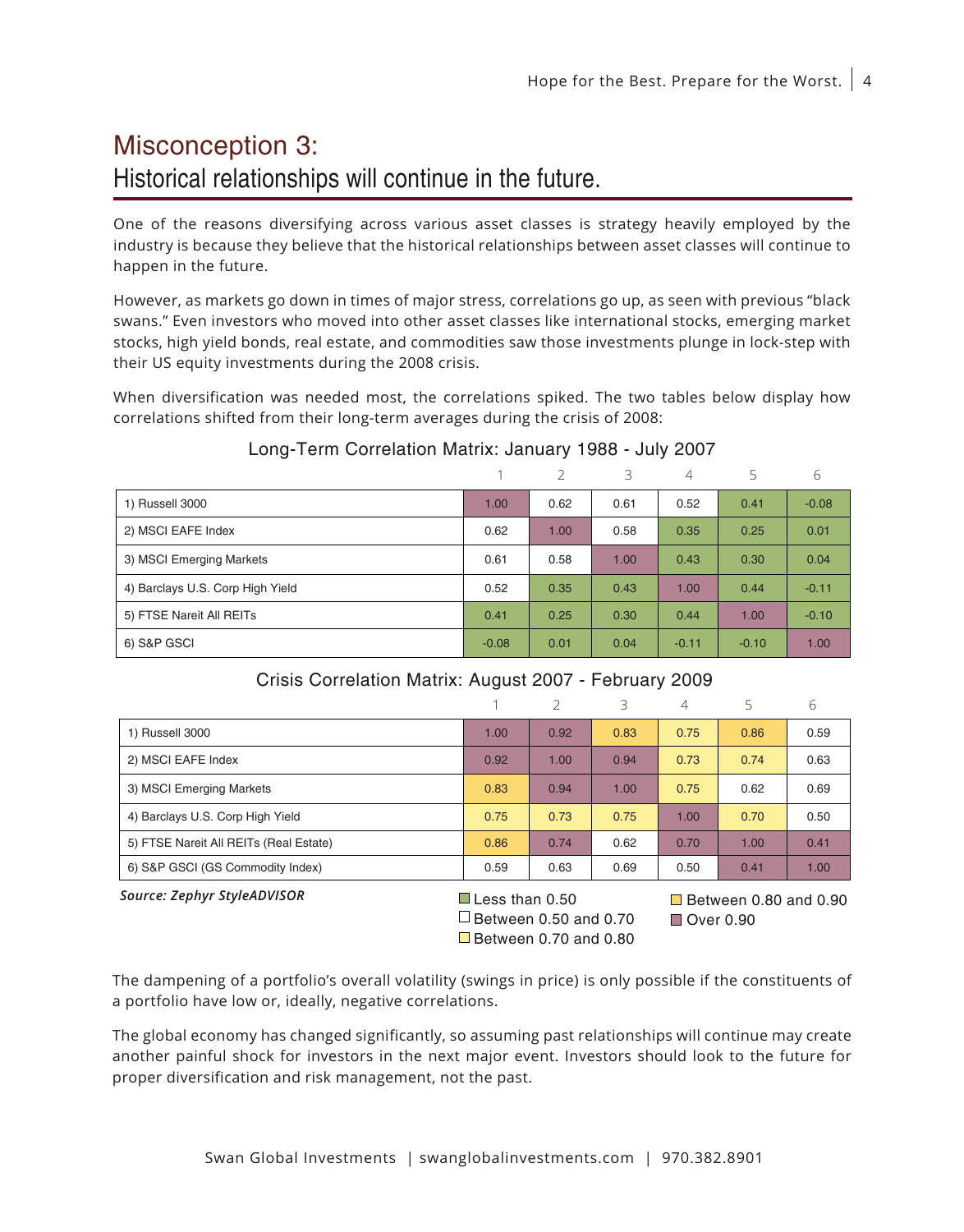# Misconception 4: I'm managing risk by diversifying across asset classes.

Prior to the 2008 crisis, the financial industry espoused diversification among different asset classes as the preferred risk-mitigation technique.

By investing in different assets, the expectation is that the assets are uncorrelated (respond differently in different market scenarios) enough to offset losses in one another during times of market stress.

While theoretically appealing, in reality many diversification strategies performed poorly during the Financial Crisis of 2007-09. In the immediate aftermath of the credit crisis, a lot of vitriol was directed towards diversification, claiming it had "failed" and that the mathematical underpinnings of diversification were unsound.

More likely, diversification's "failure" was due to poor implementation rather than being a flawed theory.

To provide risk management and portfolio protection, diversification requires investment in assets whose returns are truly different. Unfortunately, many investors pursued "false diversification": slicing up the market in to smaller and smaller pieces.



### Slicing and Dicing the Market

*Source: Swan Global Investments*

Initially, investors divided equity market investment between large cap and small cap. Next, value and growth distinctions were made. Eventually, the concepts of mid cap and core were added, and so on. However, none of these styles were truly new assets: they were simply smaller slices of the same pie.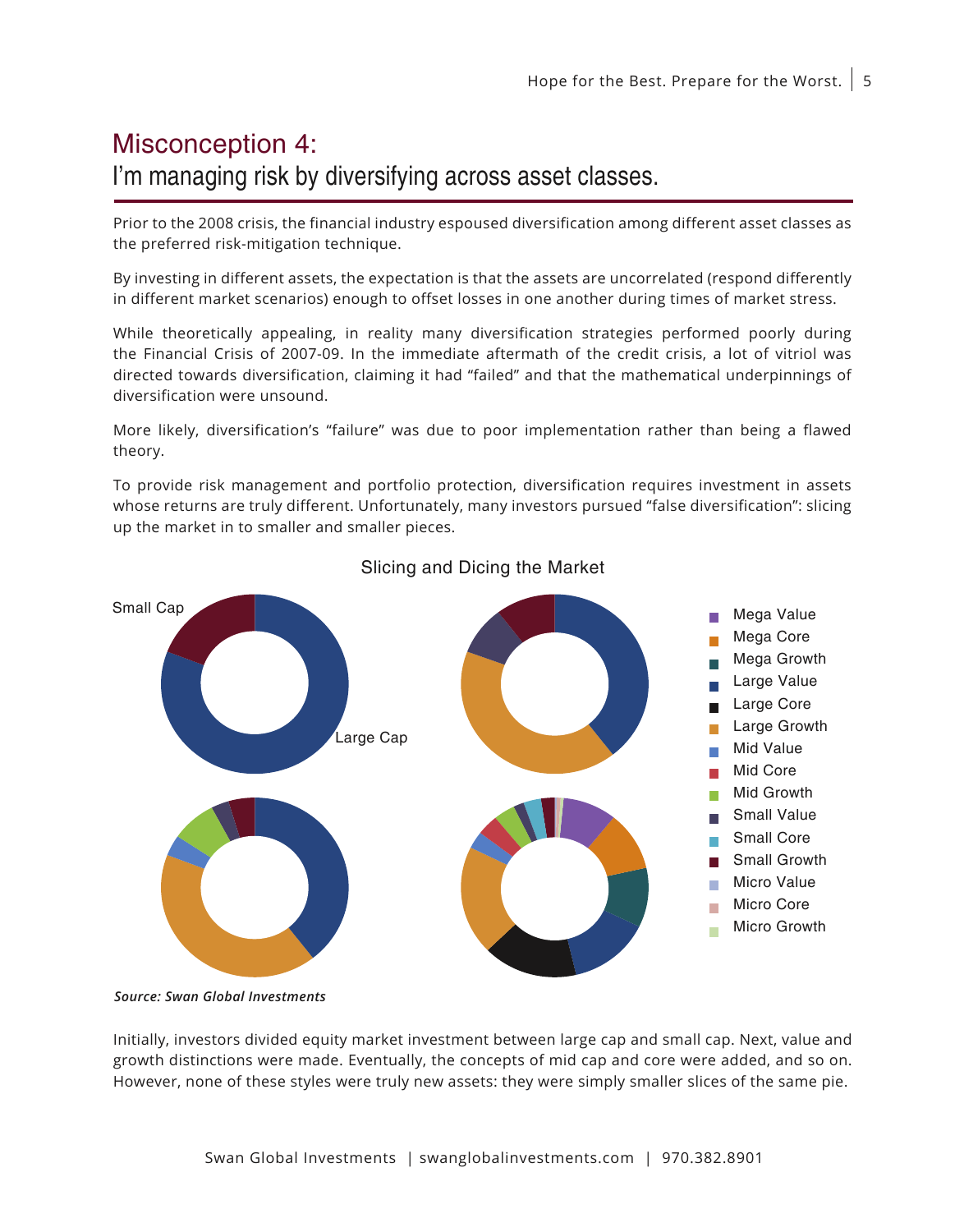#### Why does this matter?

This matters because for diversification strategies to manage risk effectively, the investments need to be uncorrelated, or have different return patterns. And most of these "slices" are quite closely correlated, as shown in the table below.

|                              | 1    | $\overline{2}$ | 3    | 4    | 5    | 6    | 7    | 8    | 9    | 10   | 11   | 12   |
|------------------------------|------|----------------|------|------|------|------|------|------|------|------|------|------|
| Russell Top 200              | 1.00 | 0.96           | 0.94 | 0.92 | 0.90 | 0.87 | 0.86 | 0.86 | 0.80 | 0.81 | 0.82 | 0.76 |
| Russell Top 200 Growth       | 0.96 | 1.00           | 0.82 | 0.86 | 0.91 | 0.76 | 0.79 | 0.84 | 0.68 | 0.74 | 0.79 | 0.65 |
| Russell Top 200 Value        | 0.94 | 0.82           | 1.00 | 0.91 | 0.80 | 0.92 | 0.85 | 0.80 | 0.86 | 0.81 | 0.77 | 0.81 |
| Russell Midcap               | 0.92 | 0.86           | 0.91 | 1.00 | 0.94 | 0.97 | 0.95 | 0.94 | 0.91 | 0.90 | 0.89 | 0.87 |
| <b>Russell Midcap Growth</b> | 0.90 | 0.91           | 0.80 | 0.94 | 1.00 | 0.84 | 0.89 | 0.95 | 0.78 | 0.84 | 0.89 | 0.76 |
| <b>Russell Midcap Value</b>  | 0.87 | 0.76           | 0.92 | 0.97 | 0.84 | 1.00 | 0.93 | 0.86 | 0.94 | 0.88 | 0.82 | 0.89 |
| Russell 2000                 | 0.86 | 0.79           | 0.85 | 0.95 | 0.89 | 0.93 | 1.00 | 0.97 | 0.97 | 0.98 | 0.95 | 0.95 |
| Russell 2000 Growth          | 0.86 | 0.84           | 0.80 | 0.94 | 0.95 | 0.86 | 0.97 | 1.00 | 0.89 | 0.95 | 0.97 | 0.88 |
| Russell 2000 Value           | 0.80 | 0.68           | 0.86 | 0.91 | 0.78 | 0.94 | 0.97 | 0.89 | 1.00 | 0.95 | 0.87 | 0.97 |
| <b>Russell Microcap</b>      | 0.81 | 0.74           | 0.81 | 0.90 | 0.84 | 0.88 | 0.98 | 0.95 | 0.95 | 1.00 | 0.97 | 0.97 |
| Russell Microcap Growth      | 0.82 | 0.79           | 0.77 | 0.89 | 0.89 | 0.82 | 0.95 | 0.97 | 0.87 | 0.97 | 1.00 | 0.89 |
| Russell Microcap Value       | 0.76 | 0.65           | 0.81 | 0.87 | 0.76 | 0.89 | 0.95 | 0.88 | 0.97 | 0.97 | 0.89 | 1.00 |

#### Style Correlations: January 2005 - July 2021

| Less than 0.75            |
|---------------------------|
| Between $0.75$ and $0.90$ |
| 0.91 and Greater          |

#### Reading a Correlation Matrix

The closer the correlations are to positive 1.00, the more closely their movements are to each other. Correlations less than 0.75 are highlighted in yellow, between +0.75 and +0.90 in orange and above +0.90 in red.

*Source: Zephyr StyleADVISOR*

Ideally, we want correlations close to zero or negative, with negative meaning that the two assets move in opposite directions. We don't see that in this table, though, as no two styles have correlations less than +0.80, severely limiting the diversification potential of these investments.

Investors with assets across each of these "styles" felt great when markets were going up and probably assumed diversification was working as advertised. But the simple and neglected truth was that if everything was going up at the same time, they would very likely all go down at the same time.

If everything was going up at the same time, they would very likely all go down at the same time.

And of course, that's exactly what happened.

Diversification only works if the return patterns are truly different. This strategy has many other benefits, but when it comes to mitigating market risk, diversification alone is not enough.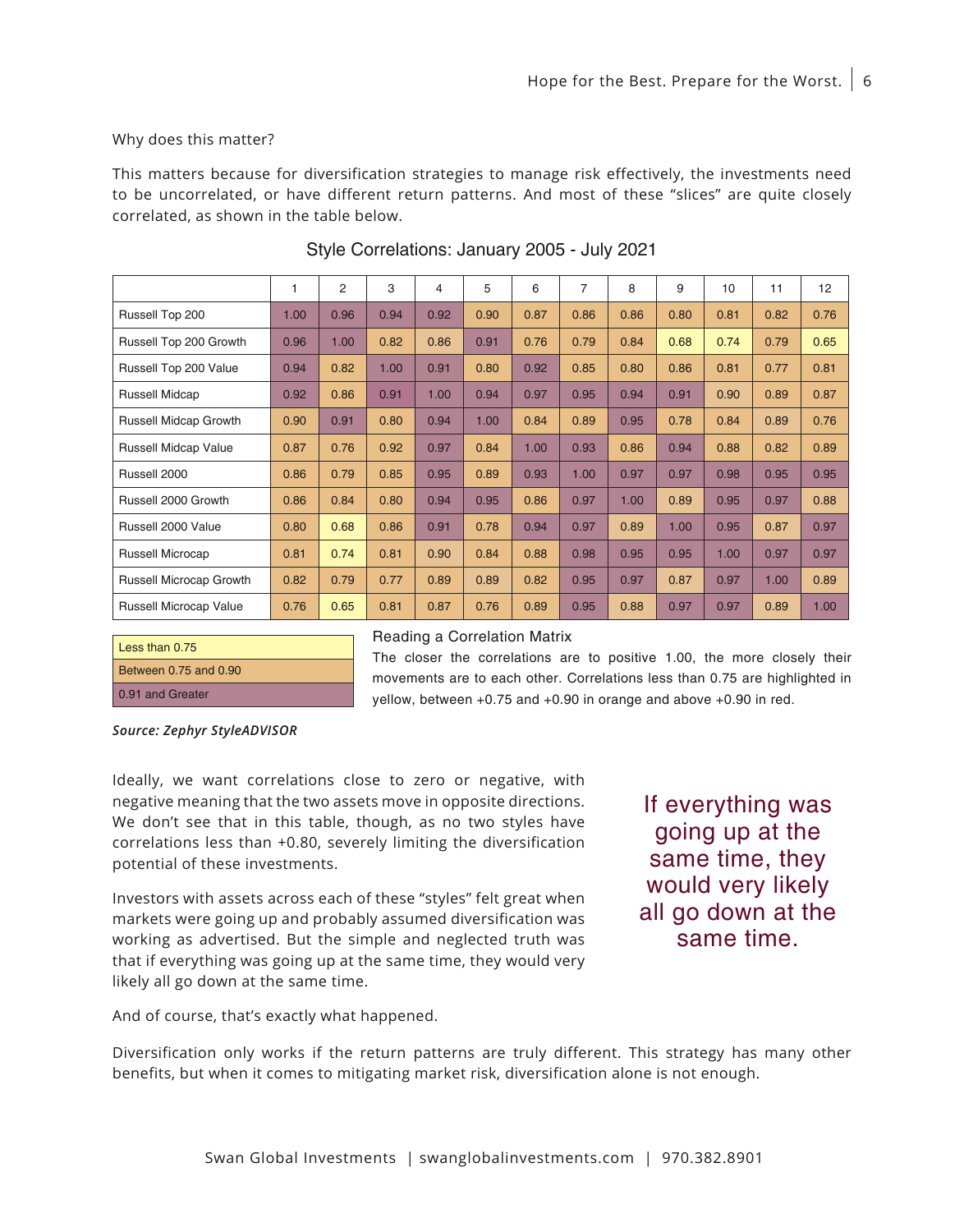# Misconception 5: Bonds will protect against a bear market.

The other common diversification method is adding a large allocation to bonds in a portfolio. These fixed income instruments are also thought to be uncorrelated to the equity markets and be a safer place to preserve capital. But during the last market correction, that assumed non-correlated relationship between bonds and stocks didn't work out so well. We can see below how average mutual funds in various fixed income asset classes performed during the Financial Crisis.



Higher Risk/Higher Return Bonds During Financial Crisis: October 2007 - February 2009

Many endured significant losses the last time equity markets were falling significantly. Low quality bonds act much more like equities than bonds during a sell off.

Another important point to remember is how the relationship between bond values and yields works in reverse: rising interest rates decrease the values of bonds. The typical bond fund is very susceptible to capital losses should interest rates rise from their current 2.85% (as of June 2018) to the historical average over the last 40 years of 6.25%. So those relying on bonds for downside protection might be in for a painful shock.

Those relying on bonds for downside protection might be in for a painful shock.

*Source: Zephyr StyleADVISOR*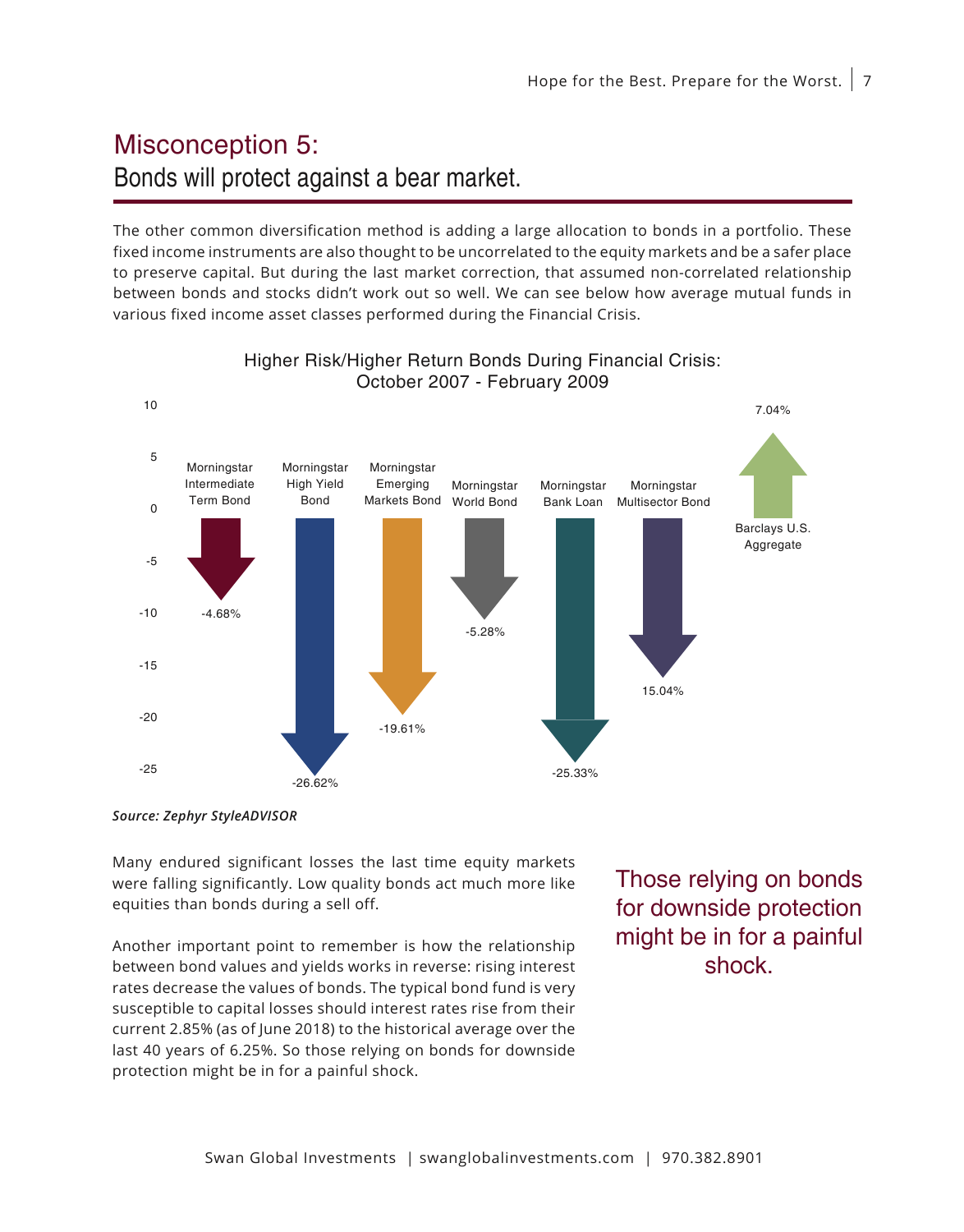### Misconception 6: Risk means volatility.

Standard deviation is the industry standard for measuring risk, which is based on measuring the volatility of individual returns around a mean return.

But investors don't think about risk in terms of volatility. They think about it in terms of losing money.

When the market has a crazy month, most investors aren't angrily calling their advisors, "What was my volatility last month?" It's most likely phrased, "How much money did I lose?"

If capital preservation is an investor's primary concern, the pain index provides a better measure of risk than standard deviation. The pain index measures losses—the depth, duration, and frequency of losses (visualized below).



#### Pain Index Drawdown Chart: January 1979 - July 2021

*Source: Zephyr StyleADVISOR*

The pain index is the area required to fill the entire drawdown space. The larger the area, the more money lost.

Shifting our understanding of risk from volatility to dollar amounts lost (pain) is the first step to building a a portfolio that is more aligned with investor expectations and goals. Standard deviation is a classroom concept; capital preservation is a real-world issue.

Standard deviation is a classroom concept; capital preservation is a real-world issue.

By redefining investment risk in these terms, investors and advisors can find a better way to invest—one that will help investors keep more of their money and reach their goals without fear of an unpredictable "black swan" undoing years, even decades, of compounding.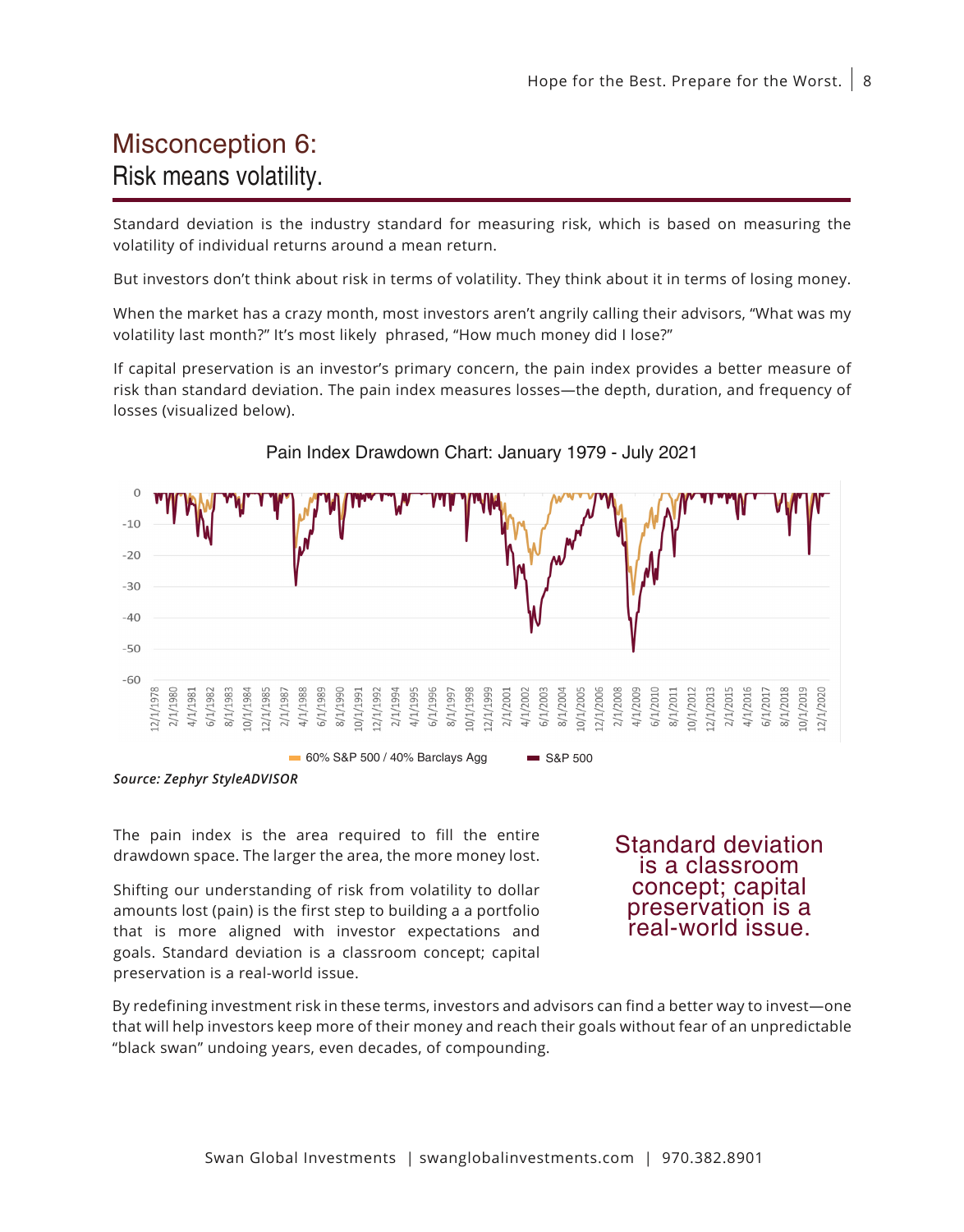### Constructing Better Portfolios A Hedged Diversified Portfolio

Market risk is the biggest threat facing investors and their future, and investors need an investment strategy that helps them navigate through major market events that can leave a lasting impact on their lives.

Previous strategies have proven limited in handling these big market stresses because they have lacked proper diversification and implemented strategies measuring risk in abstract terms.

Understanding where the industry went wrong the last time can help in creating better portfolios for the future. Waiting until a bear market is eating away at gains and principal is too late. And labeling major market events as 'black swans' or 100-year storms results in weaker portfolios that will have a hard time protecting investors' money when they need it most.

While the markets can be unpredictable and random, it's important to construct portfolios that address the limitations of current investing strategies and to seek better protection against inevitable bear markets.

Even though market risk cannot be diversified away, as we saw in the Financial Crisis of 2008, it can be hedged against.

### WHY HEDGE

Hedging an investment means reducing or directly offsetting risk in one asset with another, specifically one with a negative correlation.

Hedging allows one to transfer risk to uncorrelated positions, reduce impact of volatility and bear markets, and offset losses from major market events.

One way of achieving true diversification, and a popular hedging technique, in a portfolio is through the use of options.

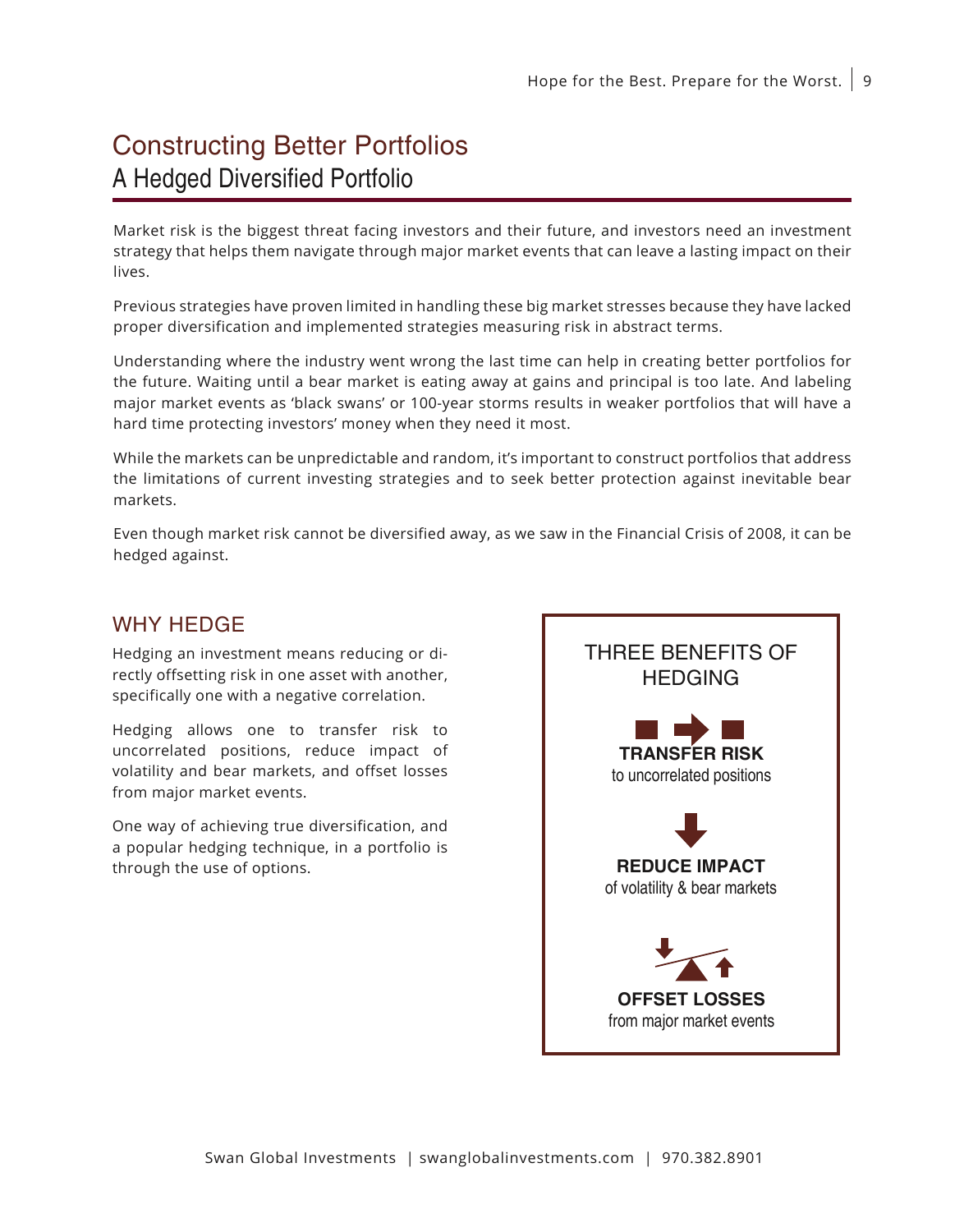### Constructing Better Portfolios Hedging with Options

Options have return patterns that are described as "asymmetric". Unlike traditional asset classes, options allow investors to define and target a specific range of outcomes.

The practical effect of a well-designed option strategy is to eliminate the impact of extreme market events and manage investor emotions that can result in major losses. It's during moments of market stress that investors can experience opportunity costs from getting out too early or suffer realized losses as they get out too late.

Hedging with put options may offer more control over the unpredictable nature of investing, provide a smoother investment experience, and reduce the adverse decisions based on loss aversion.



Hedging can help alleviate the stress of major market events and provide more consistent and smoother ride that could keep investors invested through it so they can meet their goals.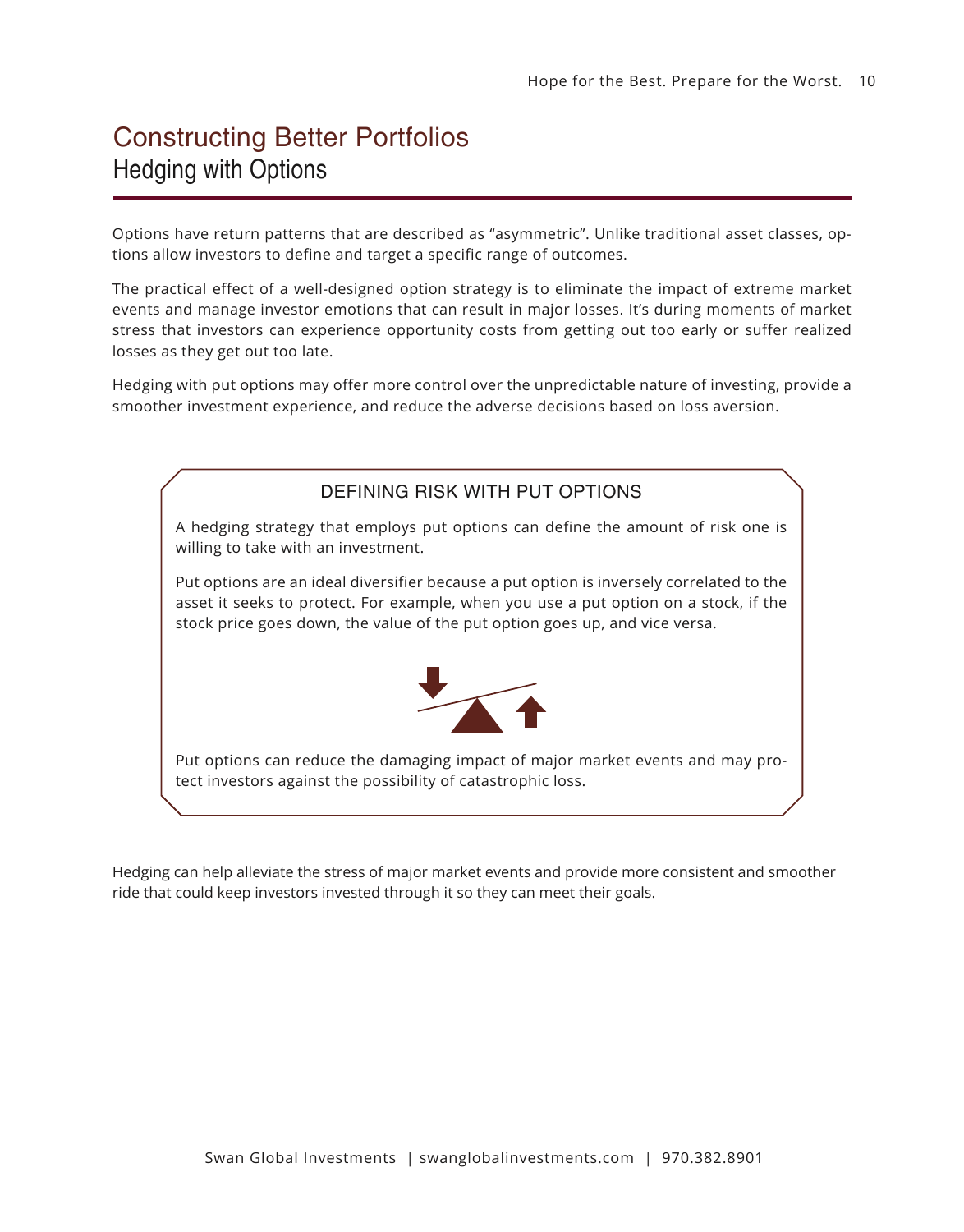An equity investment strategy that measures risk in a way that investors understand and not only diversifies the portfolio across several different equity asset classes but also hedges against market risk using put options may be a great complement to a stocks/bonds portfolio.

It is truly a hope for the best and prepare for the worst approach: hope for the best by being always invested and prepare for the worst by being always hedged.

Instead of hoping that historical relationships continue on to the present and future, it's time to redefine the diversified portfolio, so investors can feel confident and prepared for any market environment.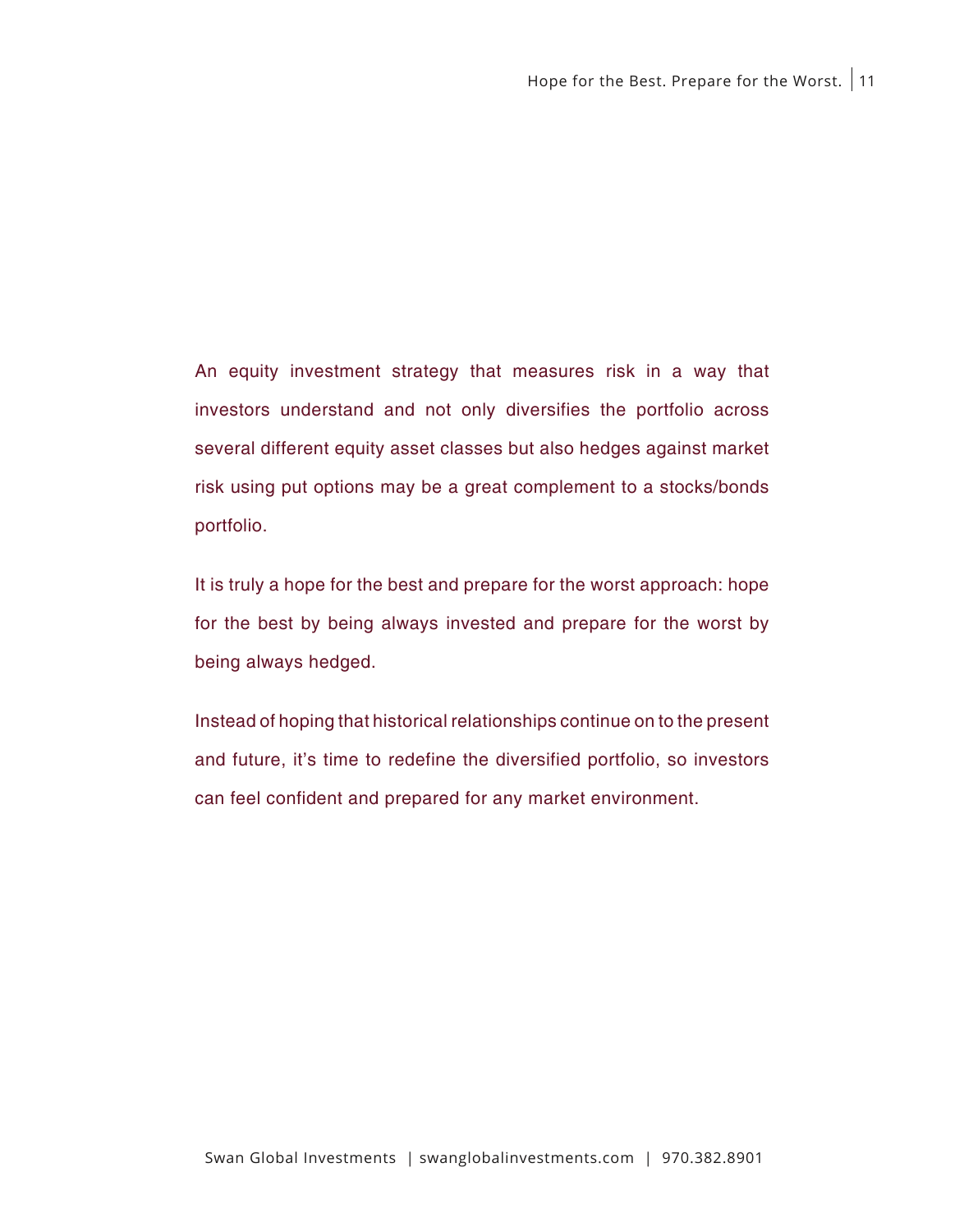### Important Notes & Disclosures

Swan Global Investments, LLC is a SEC registered Investment Advisor that specializes in managing money using the proprietary Defined Risk Strategy ("DRS"). SEC registration does not denote any special training or qualification conferred by the SEC. Swan offers and manages the DRS for investors including individuals, institutions and other investment advisor firms.

All data used herein; including the statistical information, verification and performance reports are available upon request. The S&P 500 Index is a market cap weighted index of 500 widely held stocks often used as a proxy for the overall U.S. equity market. The Barclays US Aggregate Bond Index is a broad-based flagship benchmark that measures the investment grade, US dollar-denominated, fixedrate taxable bond market. The index includes Treasuries, government-related and corporate securities, MBS (agency fixed-rate and hybrid ARM pass-throughs), ABS and CMBS (agency and non-agency). Indexes are unmanaged and have no fees or expenses. An investment cannot be made directly in an index.

All Swan products utilize the Defined Risk Strategy ("DRS"), but may vary by asset class, regulatory offering type, etc. Accordingly, all Swan DRS product offerings will have different performance results due to offering differences and comparing results among the Swan products and composites may be of limited use.

Swan's investments may consist of securities which vary significantly from those in the benchmark indexes listed above and performance calculation methods may not be entirely comparable. Accordingly, comparing results shown to those of such indexes may be of limited use. The adviser's dependence on its DRS process and judgments about the attractiveness, value and potential appreciation of particular ETFs and options in which the adviser invests or writes may prove to be incorrect and may not produce the desired results. There is no guarantee any investment or the DRS will meet its objectives. All investments involve the risk of potential investment losses as well as the potential for investment gains. Hypothetical performance analysis is not actual performance history. Actual results may materially vary and differ significantly from the suggested hypothetical analysis performance data. This analysis is not a guarantee or indication of future performance. Prior performance is not a guarantee of future results and there can be no assurance, and investors should not assume, that future performance will be comparable to past performance. Further information is available upon request by contacting the company directly at 970.382.8901 or visit swanglobalinvestments.com. 201-SGI-081321